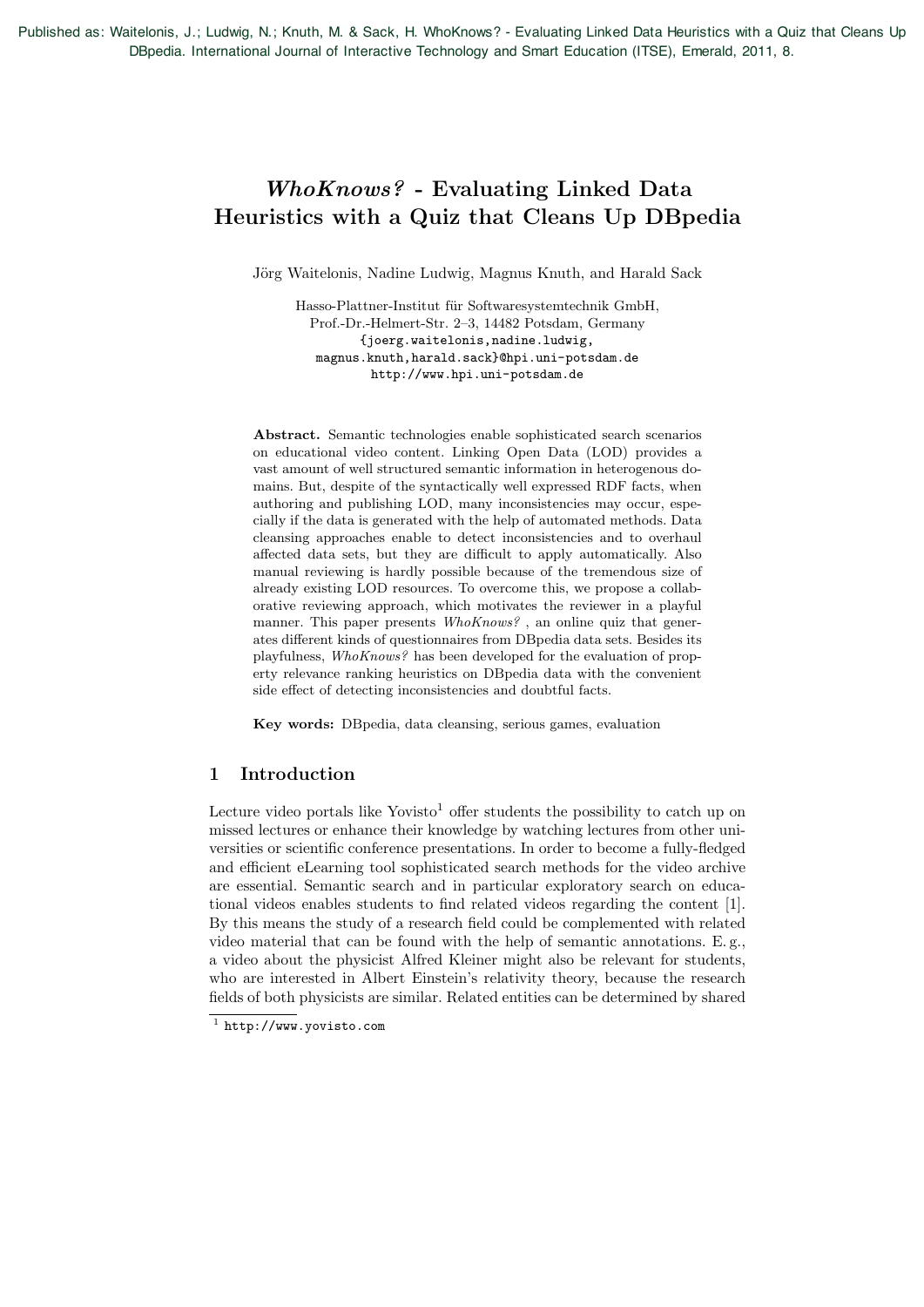categories and linking properties, e. g. Alfred Kleiner and Albert Einstein are related to each other because they both were *Swiss physicists* and Albert Einstein was a *doctoral student* of Alfred Kleiner. These semantic facts can be gained from DBpedia<sup>2</sup> - a semantic extraction of the online encyclopedia Wikipedia<sup>3</sup>. Currently, DBpedia consists of 286 million facts for about 3.5 million entities extracted from the English Wikipedia version. This results in a huge amount of facts for every entity. For a given entity some of these facts are more relevant than others. Besides scientific facts for Albert Einstein like academic advisors or alma maters, DBpedia also contains the birth place and residence, ethnicity or children. These facts (respectively the properties in question) have to be ordered according to their importance to find most relevant related and therefore interesting entities.

In general, properties of a given resource are all equally important, i. e. there is no given ranking that defines the relevance of a certain fact. Anyway, it would be important to separate significant facts from circumstantial facts. We have already addressed this problem in previous work by developing property ranking heuristics that enable an exploratory search experience.

One of the major problems that we had experienced was the lack of a sound evaluation for these property ranking heuristics. There is no objective truth for the importance of a fact. Context, pragmatics, as well as personal point of view determine what a single user considers to be of importance. Thus, a qualitative evaluation has to be implemented. Of course, the obvious solution is to determine a number of test users and to present them a set of preselected resources and all of their properties with the task to rank the properties according to their importance. Unfortunately, this is a rather tedious task and usually the test user gets bored after a few selections. However, for a proper evaluation we require a sufficient large number of users to perform this relevance ranking for a number of resources as large as possible.

For this reason, we decided to develop our little quiz game *WhoKnows?* to accomplish this task. Facts are transformed into questionaires and the user can score points according to her performance in the quiz as explained in Section 3. In the scope of semantic web technologies and linked data several other approaches of "games with a purpose" try to tackle similar problems as shown in Section 2. In order to use the viral effects of games in social networks, we integrated the game as Facebook application<sup>4</sup>. But, *WhoKnows?* can also be played as standalone game $<sup>5</sup>$ .</sup>

While playing the quiz and communicating with the players about their complaints, we have realized soon that our quiz had a very remarkable side effect. People have been complaining about inconsistent, ambiguous, confusing, or conflicting questions among the quiz. By further investigation, we have been able to determine a few mistakes caused by our implementation. But, the majority

 $\sqrt{2 \text{ http://dbpedia.org/}}$ 

<sup>3</sup> http://www.wikipedia.org

<sup>4</sup> http://apps.facebook.com/whoknows\_/

<sup>5</sup> http://www.yovisto.com/whoknows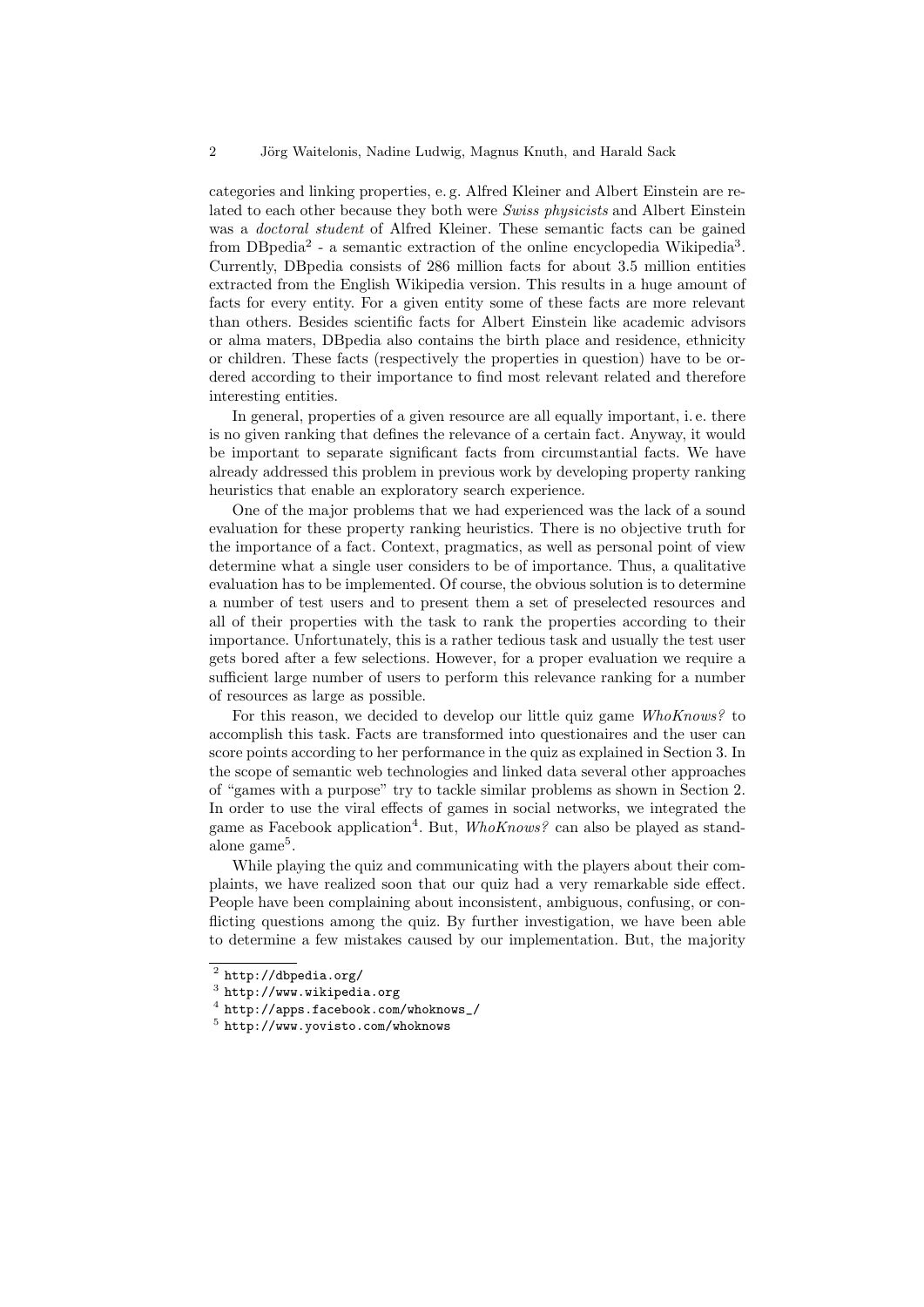of problematic cases originated from flaws and inconsistencies of the underlying Linking Open Data  $(LOD)$  resources<sup>6</sup> themselves as will be demonstrated in Section 4. A brief outline of possible solutions how to cleanup the detected flaws concludes the paper. Consequently, our little quiz game has proven useful in two ways: First, to evaluate semantic property heuristics, and second, to detect flaws and inconsistencies in LOD resources.

# 2 Related Work

Linked Data [2] has moved over to the focus of various web applications [3] to enrich data and enable a semantic view on the web, as e. g., the prominent BBC music platform7. But, despite the non-disputed advantages of this huge amount of data available, the inconsistencies resulting from automatic data generation and the lack of a valid evaluation can not be solved manually in an efficient way. An obvious approach would be to draw the wisdom of the crowds [4] on this problem and thereby use the human intelligence to overcome a computergenerated inconvenience. This approach assumes that an objective evaluation of the relevance of an object is best performed by gathering the opinion of many independently interviewed people, which are provided with the same information and facts. The most challenging problem to achieve this evaluation is to draw people's attention on this research issue and to motivate them to contribute their knowledge. Obviously the development of games with a purpose [5] seems essential for solving this problem. As pioneer games for this approach the *ESP Game* [6], and *Phetch* [7] for annotating images, *Peekaboom* [8] for localizing objects in images, and *Verbosity* [9] for gathering common sense facts have to be referenced.

Following this idea and putting it in the context of the Semantic Web the *OntoGame platform* provides a generic game infrastructure to develop various types of multi-user games with only minimal modifications. A team consisting of two players has to reach a consensus in order to earn credits for the task. The users' input and results are stored as RDF data for a later analysis and reuse [10].

Also designed as multi-player game, the *Listen Game* aims at measuring the semantic relationship between music songs and words. To describe a given song, the game provides a "normal mode", where the user has to pick the best and worst characterizing word from a predefined 174-word vocabulary, and a "freestyle mode", where the user is asked to contribute a new descriptive term. In both cases the user receives immediate feedback on what all other users have chosen. The score is then calculated from the amount of agreement between the user's and all other players' choices [11].

All referred games are following a multi-player approach. This requires two players to be online and willing to play against or with each other at the same time. *WhoKnows?* avoids this potential difficulty by enabling users to play the

 $6$  http://linkeddata.org

<sup>7</sup> http://www.bbc.co.uk/music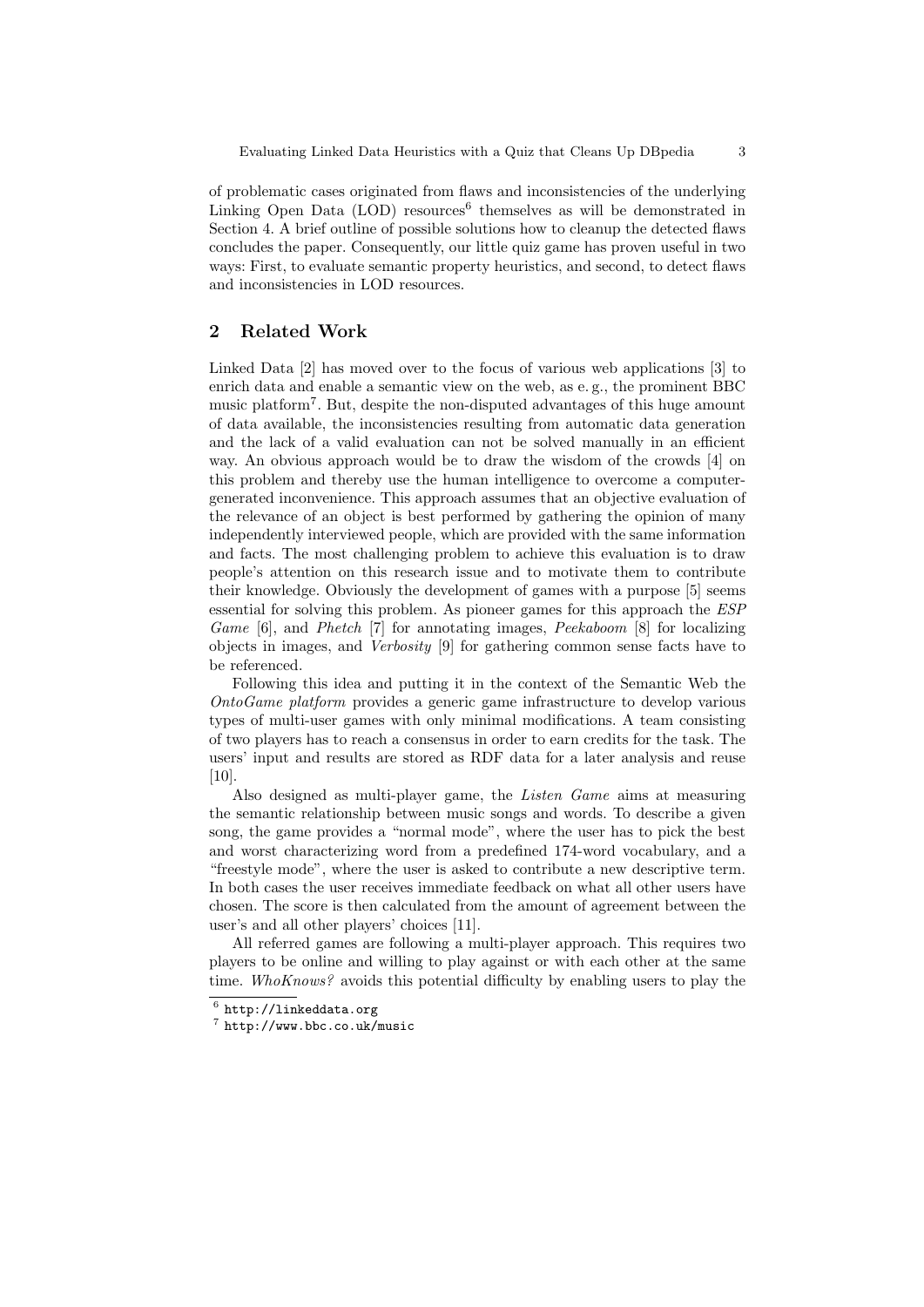

|        | Subject Property | Object                          |
|--------|------------------|---------------------------------|
|        |                  | Chile language Spanish language |
| Iraq   | language         | Arabic language                 |
| Brazil | language         | Portuguese language             |
| Italy  | language         | Italian language                |

Fig. 1. Screenshot and triples used to generate a One-To-One question.

game on their own whenever they want to. Thereby, we assume to increase the motivation of a user and thus, to obtain a larger amount of user-generated data.

*WhoKnows?* is designed as game for in-between times integrated in a social network. Members of such networks differ in many characteristical attributes like age, gender, origin, social background, which is a highly appreciated precondition for a huge diversity of opinion. Also, since each player is interested in achieving high scores, players don't share correct answers, and thus, knowledge about facts in the game will not be distributed. This ensures an independence of opinions. By facing the challenges of consistently new and more difficult questions the users are motivated to develop special local knowledge - a decentralization of knowledge evolves. At the end all resulting data is stored in a database for further analysis and turned into a collective decision. All these criteria are requirements to ensure an optimal output using the wisdom of the crowds [4]. This makes *WhoKnows?* a significant approach to evaluate property relevance ranking heuristics, and as a side effect to detect inconsistencies and doubtful facts in LOD resources.

# 3 *WhoKnows?* - Concept and Realization

This section deals with the concept and implementation of the *WhoKnows?* quiz game. First, the game concept and graphical realization followed by the system's architecture are presented. Afterwards, preprocessing of the data as well as the generation of the questionnaires are described in detail. Finally, the evaluation of game rounds and how inconsistencies in DBpedia can be revealed are discussed.

#### 3.1 Game Concept and Graphical Interface

The game is based on the principle to present questions to the user that have been generated out of facts stemming from DBpedia RDF triples. As an example, Fig. 1 shows the question *'Spanish language is the language of ...?'* with correct answer *'Chile'*. The question originates from the triple

dbp:Chile dbpprop:language dbp:Spanish language .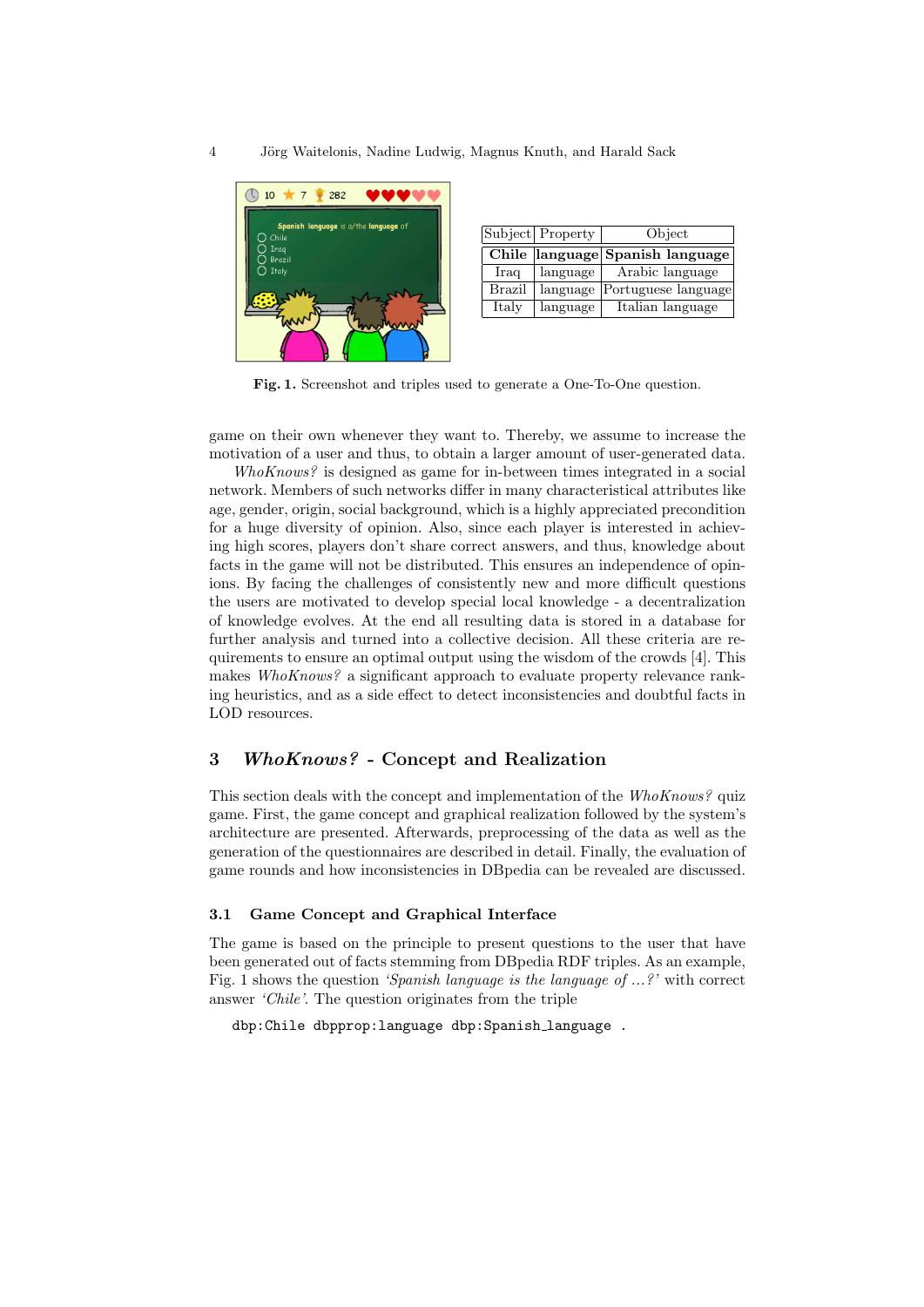and is composed by turning the order upside down:

Object is the property of: subject1, subject2, subject3...

Fig. 1 also shows the triples for the remaining choices. In addition, false answers 'Iraq', 'Brazil', and 'Italy' are randomly selected from other triples meeting the requirement that the triples' subjects belong to the same or a similar category. It is important to ensure that the selected false answers are really wrong (c. f. Sect. 3.3).

To add variety and to increase the user's motivation, the game is designed with different game variants:

- One-To-One: only one answer is correct,
- One-To-N: one or more answers are correct,
- the Hangman game asks to fill the correct answer in a cloze.

While playing the game, the variants are used alternately. Different background and game specific button-shapes enable a preattentive recognition of the particular game type. After selecting the answer, the user immediately receives feedback about the correctness of her choice by using an appropriate color scheme (green for correct, red for wrong) and showing happy resp. unhappy emotions of the game mascots. If the user has the opinion a question is somehow odd or strange a 'Dislike'-button enables to mark this question as an potentially inconsistent, ambiguous, confusing, or conflicting question.

#### 3.2 Preprocessing of DBpedia Data

As of January 2011, the DBpedia data set describes 3.5 million 'entites' with over half a billion 'facts'<sup>8</sup>. But, not all information is useful in the context of the *WhoKnows?* game. The relevant data sets for the game are chosen from the English language version of DBpedia and include:

- *Ontology Infobox Properties*, contains properties of the entities.
- *Titles*, contains labels of resources.
- *Article Categories*, contains resources and their direct categories.
- *Categories (SKOS* <sup>9</sup>*)*, contains categories and category hierarchies.
- *Pagelinks*, contains referencing links between the underlying Wikipedia-articles.

The game was primarily designed with the purpose of evaluating property rankings for DBpedia resources in the context of exploratory video search with Yovisto<sup>10</sup> as described in [1]. Therefore, the huge set of available entities has been restricted only to those, which are relevant for the underlying video search engine Yovisto. Based on this data set, further processing filters irrelevant information and deduces implicit knowledge to speed up the question generation. Because of the enormous amount of data, the processing has been parallelized

<sup>8</sup> http://wiki.dbpedia.org/Datasets

<sup>9</sup> http://www.w3.org/2004/02/skos/

<sup>10</sup> http://www.yovisto.com/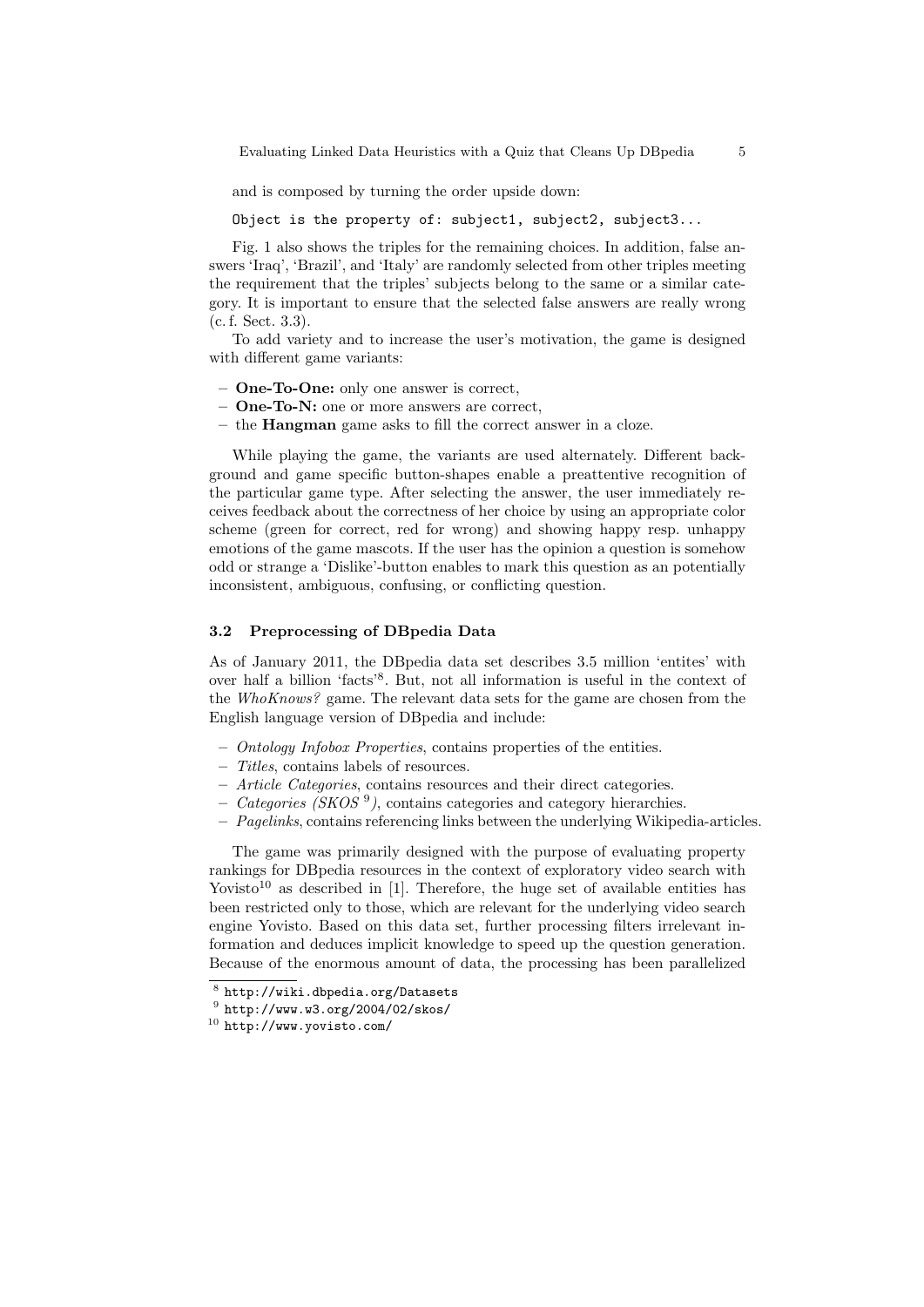on a hadoop<sup>11</sup> cluster to achieve results in a reasonable time frame. This preprocessing comprises the following steps:

Filtering of irrelevant triples The *Ontology Infobox Properties* contains the essential triples for question generation. Some triples contain very long literals, which would result in an improper presentation. If the triples are too specific (as e. g., the resolution of a movie or the exact number of population of a city), they can cause a misleading comprehension of questions. Furthermore, only those triples are to be processed, whose object and subject are part of the list of preselected Yovisto entities. Other facts are not relevant for our purpose, because the Yovisto search engine does not provide results related to them. In this way the number of triples can be reduced from originally 11.1 million to only 2.1 million.

Distinct sets of resources The output of the previous step in combination with the *Article Categories* data set enables to restrict processing to a distinct set of entities, properties, and categories, only comprising the relevant resources. This eases the database import and speeds up further processing. The process results in 0.7 million entities, 516 different properties, and 240,000 categories.

Assignment of entities to superordinate categories To assign categories to the entities that are necessary to generate *wrong* answers, the data sets and *Categories (SKOS)* are combined. The categorization is based on SKOS, because the DBpedia categorization schema is incomplete and to some extend even wrong. In *Article Categories* the entities are directly assigned to categories, which sometimes are too specific. The problem is that almost all entities of this specific category can be considered as a correct answer, and hence, no false answer can be chosen. For example, all persons from the category 'English Entertainers' speak English language. Therefore, no person can be selected, who does not speak English. A more general superordinate category 'European Actors' comprises also non-English speaking persons and therefore is a better choice to select false answers. Another problem lies in the fact that we have to find the appropriate superordinate category. For this purpose the transitive closure of categories has to be computed. Thereby, entities can be directly assigned to their corresponding superordinate categories. To speed up the process too general categories, such as *Person*, *Place*, *Organization*, or *Plant*, and too specific categories, such as *Space Shuttle*, or *Inline Hockey League*, are excluded. Only those categories are taken into account that comprise at least 500 but not more than 15,000 entities. This filter process reduces the number of relevant categories from originally 240,000 to only 1,200.

Weighting of Entities To ensure that the degree of difficulty raises with progressing game level, entities are weighted according to a degree of difficulty. To

 $11$  http://hadoop.apache.org/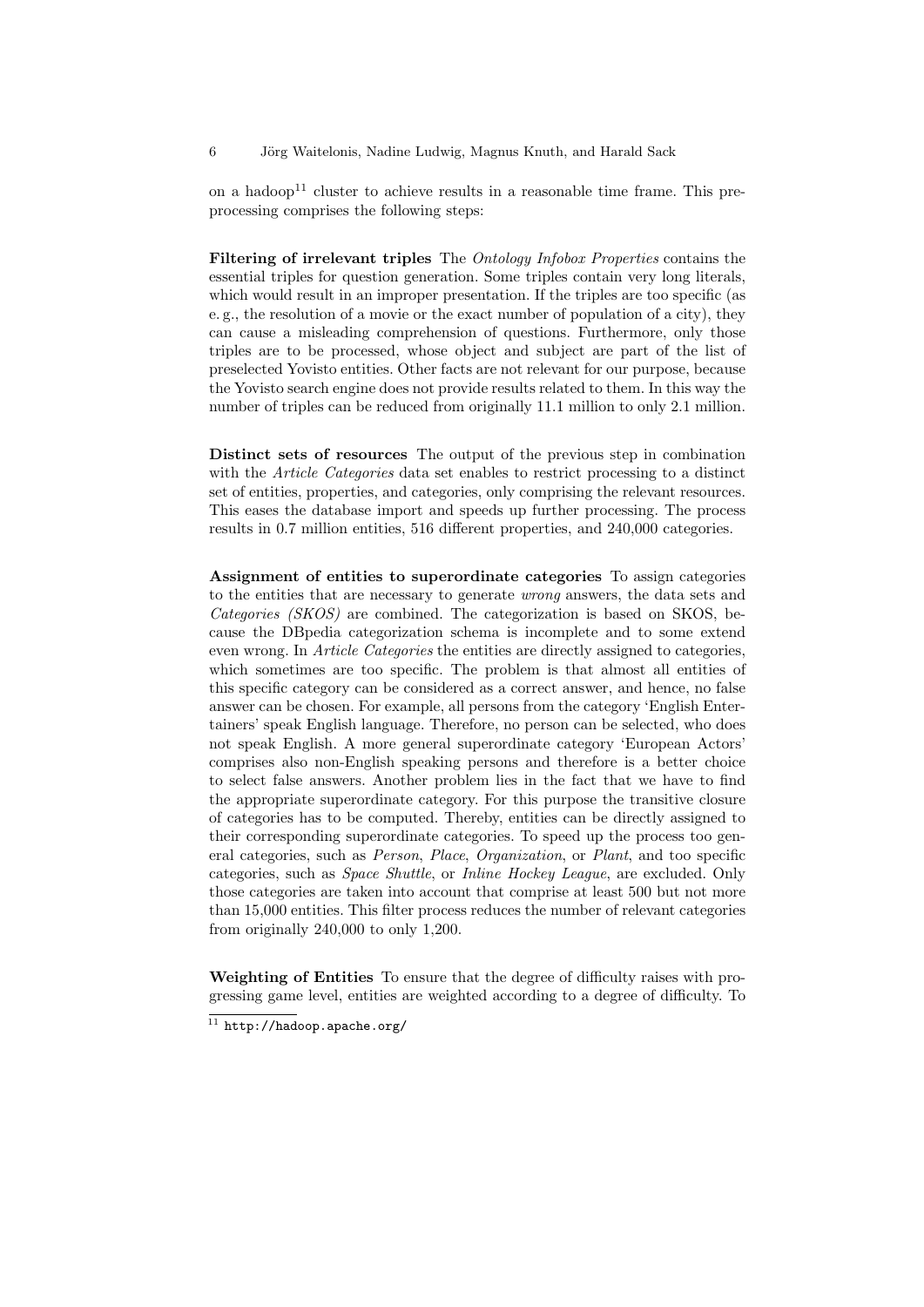obtain the weight of an entity we estimate its degree of popularity. We assume that the more popular an entity is, the easier a question can be answered. As a basis for this approach, we use the Wikipedia link graph derived from the *Pagelinks* data set. To calculate the popularity, we utilize the Google PageRank algorithm [12]: The more links exist, the more popular is the linked entity. In contrast to the original PageRank algorithm, we do not take the weight of the linking resource into account.

Restricting the candidates for questions only to those facts that achieve a certain level of link popularity is contradicting our original goal of evaluating property heuristics. But, while playing the game, we realized that it was important to narrow the choice for questions, because otherwise the user was confronted with a huge number of barely solvable questions.

#### 3.3 Generating the Questionnaire

For reasons of efficiency, the generation of questions is performed only once offline. The actual selection of questions is executed online on request. The process of query generation comprises three steps:

- weighting of triples and properties,
- assigning the degree of difficulty to triples, and
- generating false answers.

The weight of a triple *t* is computed from the weights of its subjects *t.s* and objects *t.o* to

$$
weight(t) = \frac{44 \cdot weight(t.s) + 1 \cdot weight(t.o)}{45}.
$$
 (1)

For generating a question, the original RDF triple representing a fact is turned upside-down, i. e. the question asks for a subject to complement the given property and object. Because the subject is chosen by the player, its impact on  $weight(t)$  has been raised with the empirically determined factor 44. For weighting the properties we assume that the more popular the subjects and objects of a RDF triple are, the more important is the property itself. The weight of a property *p* is computed to

$$
weight(p) = \frac{winsors(weight(s_i)) + winsors(weight(o_j))}{2},
$$
\n(2)

with  $s_i$  the subjects appearing with  $p$ ,  $o_j$  the objects appearing with  $p$ , and *winsor*<sub>5</sub>() the winsorized mean to exclude outlier.

Assigning the degree of difficulty to a triple differs for distinct game types. For example, for the One-To-One games the degree is directly derived from the weight of triples. Given a list of triples ordered by their weight, we define the first *n* entries to be on level 1 difficulty, the next *n* entries to be on level 2, and so on. We have assigned  $n = 75$ .

The preprocessing of false answers is based on the generation of a set of wrong subjects for every triple. When generating a question, a set of false answers is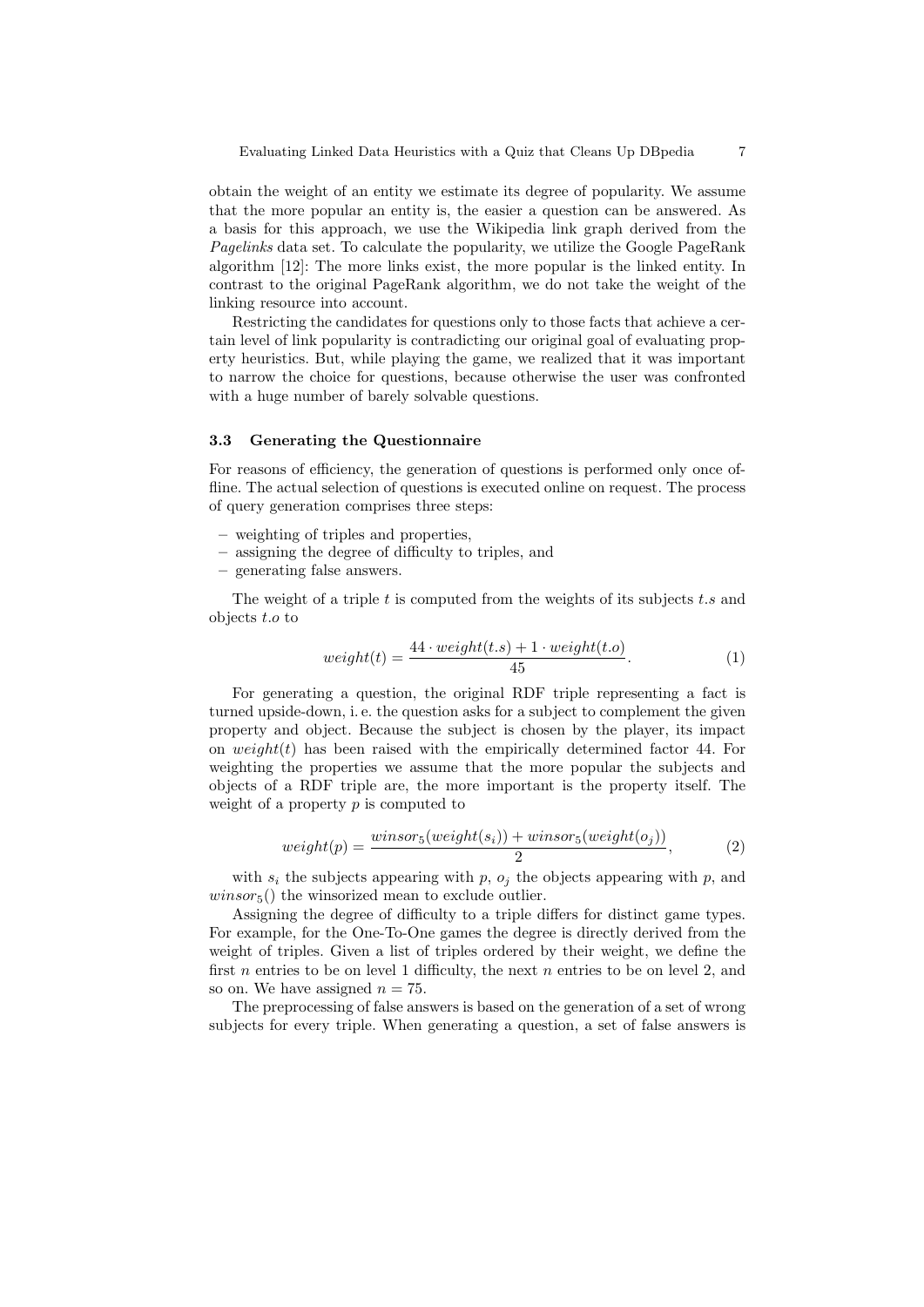8 Jörg Waitelonis, Nadine Ludwig, Magnus Knuth, and Harald Sack

chosen from its corresponding set by random. To ensure that the false answer fits the specific topic of the question, wrong subjects are selected from the same category as the correct subject. Because every triple (*s, p, o*) belongs to one or more categories, the best matching subject category  $C_s$  needs to be determined. This is achieved by selecting the category comprising the most subjects. If there are categories with the same number of subjects, the most specific category will be selected. Finally, for every triple (*s, p, o*) the wrong subjects are selected from *Cs*.

#### 3.4 Evaluating Game Rounds

After the player has finished answering a question the subsequent evaluation comprises three important aspects: recalculating the *game state*, which includes scoring, the number of remaining virtual lives, and the level for the next round, updating *game statistics*, and the possibility to *review the question*.

Game State Scoring allows to measure and to compare the players' achievements. A player can easily judge how well she performed in *WhoKnows?* compared to her friends, which motivates people to play over and over again in order to achieve a better score.

Scorings for a single round can be positive or negative, a player can loose lives, and move up or down one level of the game. To calculate the achieved score, given answers are matched against the facts from DBpedia, which are assumed to be true. Scores are static and not changed afterwards, even though facts in DBpedia may be subsequently changed.

Incorrect answers will be penalized by loosing one life and a predefined number of points. In addition, the player moves one level down, to adapt the degree of difficulty to the user's abilities. In contrast, correct answers raise the level of difficulty. Questions have to be solved within limited time frame, the expiration of the time limit costs 30 points penalty and one life. For correct answers the player earns 20 points, for false answers 20 points will be deducted. The higher penalty for not answering the question should motivate the player to decide for an answer before time is up.

Reviewing the Question The player has the possibility to verify the result of a game round and, if necessary to submit a complaint. These functions had to be provided, because it turned out that sometimes data is incorrect or incomplete. Submitting an answer is followed by presenting the correct solution to the player, enriched with additional background information to verify the correct answer or to obtain further information provided by DBpedia or Wikipedia.

In case the player has the opinion that the requested fact seems to be inconsistent, ambiguous, confusing or even contradicting a reporting option in the form of a 'Dislike'-button has been provided. Whenever the player dislikes a question, all related information is stored to reconstruct the doubtful question.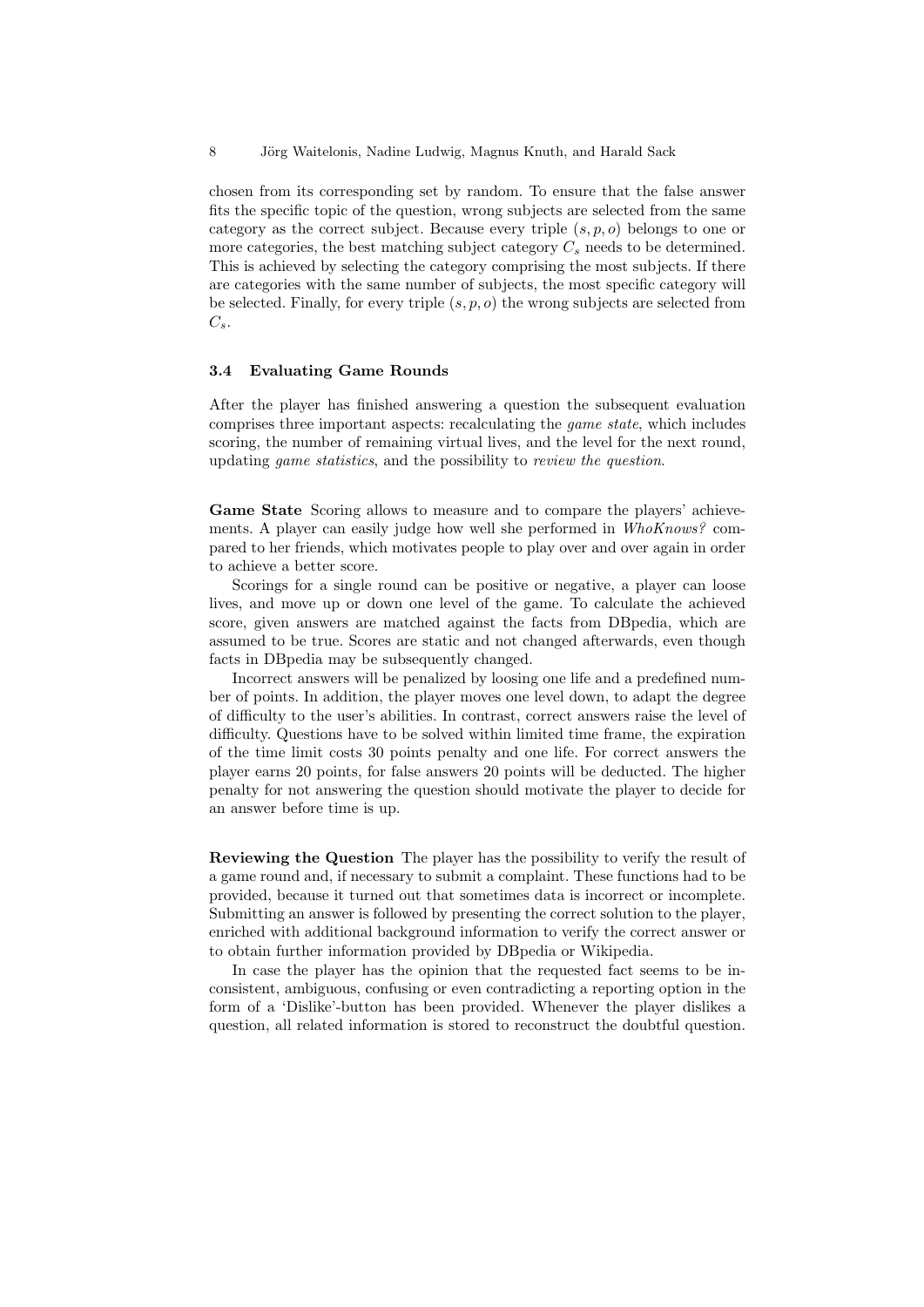Evaluating Linked Data Heuristics with a Quiz that Cleans Up DBpedia 9

This allows to detect and possibly to correct singular and structural inconsistencies. An analysis of those doubtful facts/questions is described in the next section.

# 4 Results

*WhoKnows?* was originally designed to evaluate the ranking heuristics proposed in [1]. The heuristics are based on the RDF graph structure and use statistical arguments to rank RDF properties according to their relevance. By the addition of the 'Dislike'-button potential inconsistencies in DBpedia can be revealed.

At present, the game has been played 781 times by 165 different users. In total 4,051 distinct triples have been played. Overall 18,488 rounds have been performed of which 13,404 have been answered correctly.

#### 4.1 Evaluation of Property Ranking

For evaluating the property ranking heuristics we need to determine the perceived importance of single properties. Our evaluation underlies the assumption that, the more often a question is answered correctly, the more likely it is that the fact seems to be of importance. Whenever a distinct property for different subjects and objects occurs frequently among the correct answers, it can be regarded as an important property. *WhoKnows?* keeps track for every triple how often it has been played and how often it has been matched correctly.

| Rank Property                       | Correct Answers |                   |                 |
|-------------------------------------|-----------------|-------------------|-----------------|
| 1 locationCountry                   | 97.43\%         |                   |                 |
| $2$  league                         | 94.73%          |                   |                 |
| $3$ meeting City                    | 94.64\%         | Rank Property     | Correct Answers |
| 4 team                              | 91.45\%         | 1 locationCountry | 93.75%          |
| 5leader                             | 89.47%          | $2$  keyPerson    | 88.88%          |
| 88.88%<br>$6$ <sub>key</sub> Person | 3 parentCompany | 82.35\%           |                 |
| $\ddotsc$                           |                 | 4 location        | 81.25%          |
| $13$ parent Company                 | 82.35%          | 5 product         | 72.41\%         |
| <br>15 location                     | 81.25\%         | $6$ country       | 64.70%          |
|                                     | 81.10\%         | 7 service         | 45.45%          |
| $16$  country<br>$17$ product       | 72.41\%         |                   |                 |
|                                     |                 |                   |                 |
| .<br>21 service                     | 45.45\%         |                   |                 |

Table 1. Property Ranking for DBpedia Ontology classes *Organisation* (left) and *Company* (right)

Using this data we are able to rank DBpedia properties according to their ratio, how often a question with this property has been answered correctly. Properties should be ranked within the categories their entities are assigned to in an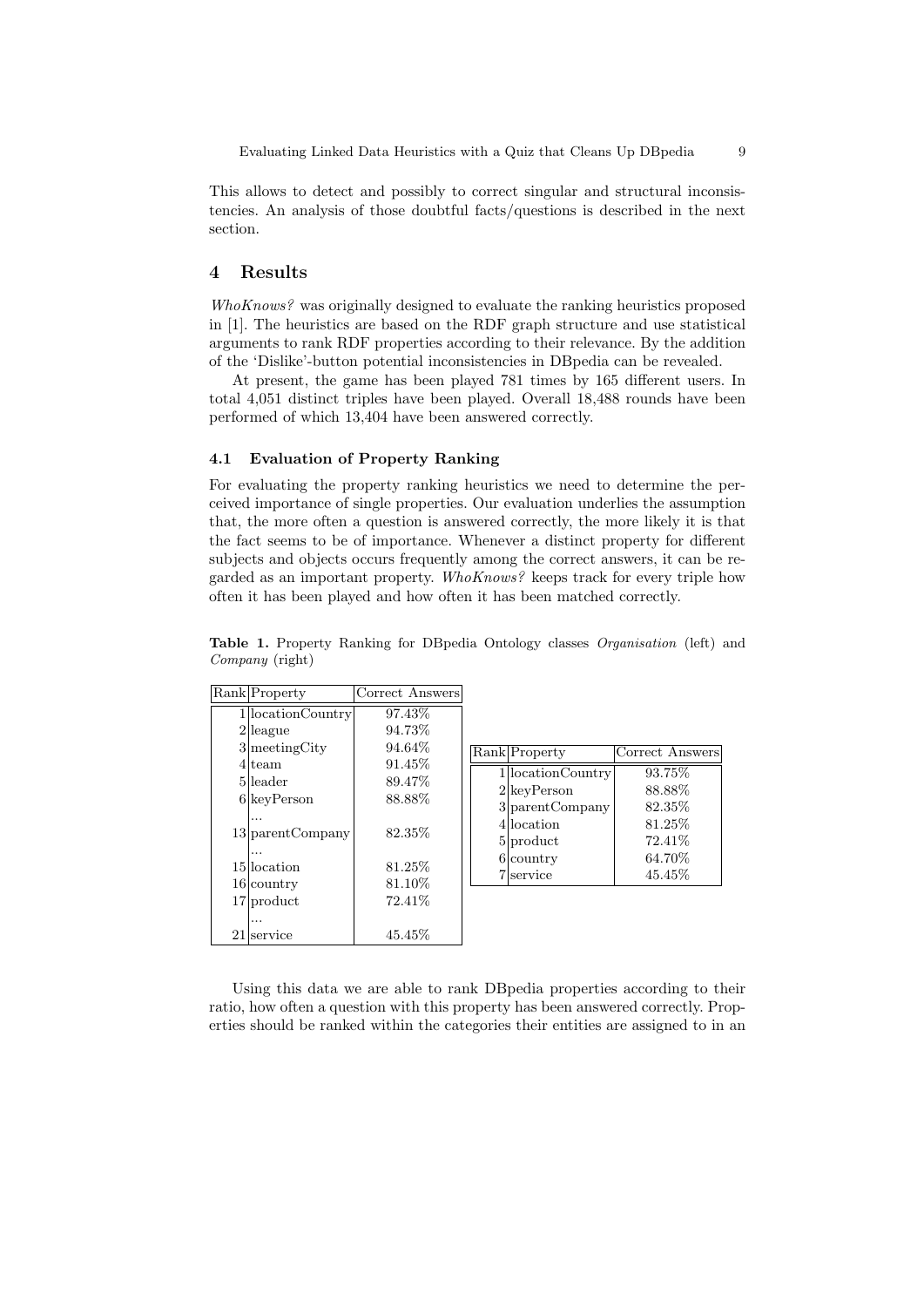ontology. Because a property which is very important for an entity of one category can be very unimportant for an entity of a another category. Table 1 shows the ranking of the properties of the two categories *Company* and *Organisation*. Entities assigned to the category *Organisation* are mostly sports clubs, institutes, universities etc. Apparently even for these very similar categories the property ranking differs. E. g., the keyPerson is ranked more important for a *Company* than for an *Organisation*.

According to this heuristic we can recommend a selection and ordering of likely relevant properties for an entity. As, e.g., for the company  $Ford<sup>12</sup>$  the following properties are considered to be important as shown in Table 2. Since we observed only object properties and filtered the data set according to our purpose in advance (c. f. Sect. 3.2), there may be some relevant properties missing (e. g. dbpprop:foundationPerson, dbpprop:industry).

| Property (Rank) | Object Value            |
|-----------------|-------------------------|
| locationCountry | United States           |
| keyPerson       | William Clay Ford, Jr.  |
|                 | Alan Mulally            |
| product         | Automobile              |
| service         | Vehicle leasing         |
|                 | Service (motor vehicle) |
|                 | Finance                 |

Table 2. Recommended property ordering for dbp:Ford Motor Company.

Possible error sources are widespread: our initial selection of triples can be seen as quite restrictive, since we observed only triples concerning Yovisto entities. By assigning triples to different levels of difficulty a number of triples have not been played yet, because the level was not reached<sup>13</sup>. Up to now only 188 distinct properties (from 508 properties in the data set) have been played at least once. Some properties have been played very often, e. g. governmentType has been played 3472 times. Thus, players might have learned the correct answer already, which influences the rating.

Some properties are prone for trivial questions, because subject and object often contain parts of words of each other, which oversimplifies the task.

## 4.2 Detection of Inconsistencies

For the detection of inconsistencies we had to analyze all games that have been marked by the 'Dislike'-button. The 'Dislike'-button was used 470 times (One-To-One, 274; Hangman, 125; One-To-N, 71). The following issues have been identified:

<sup>12</sup> http://dbpedia.org/resource/Ford\_Motor\_Company

 $^{13}$  so far the highest reached level is  $31\,$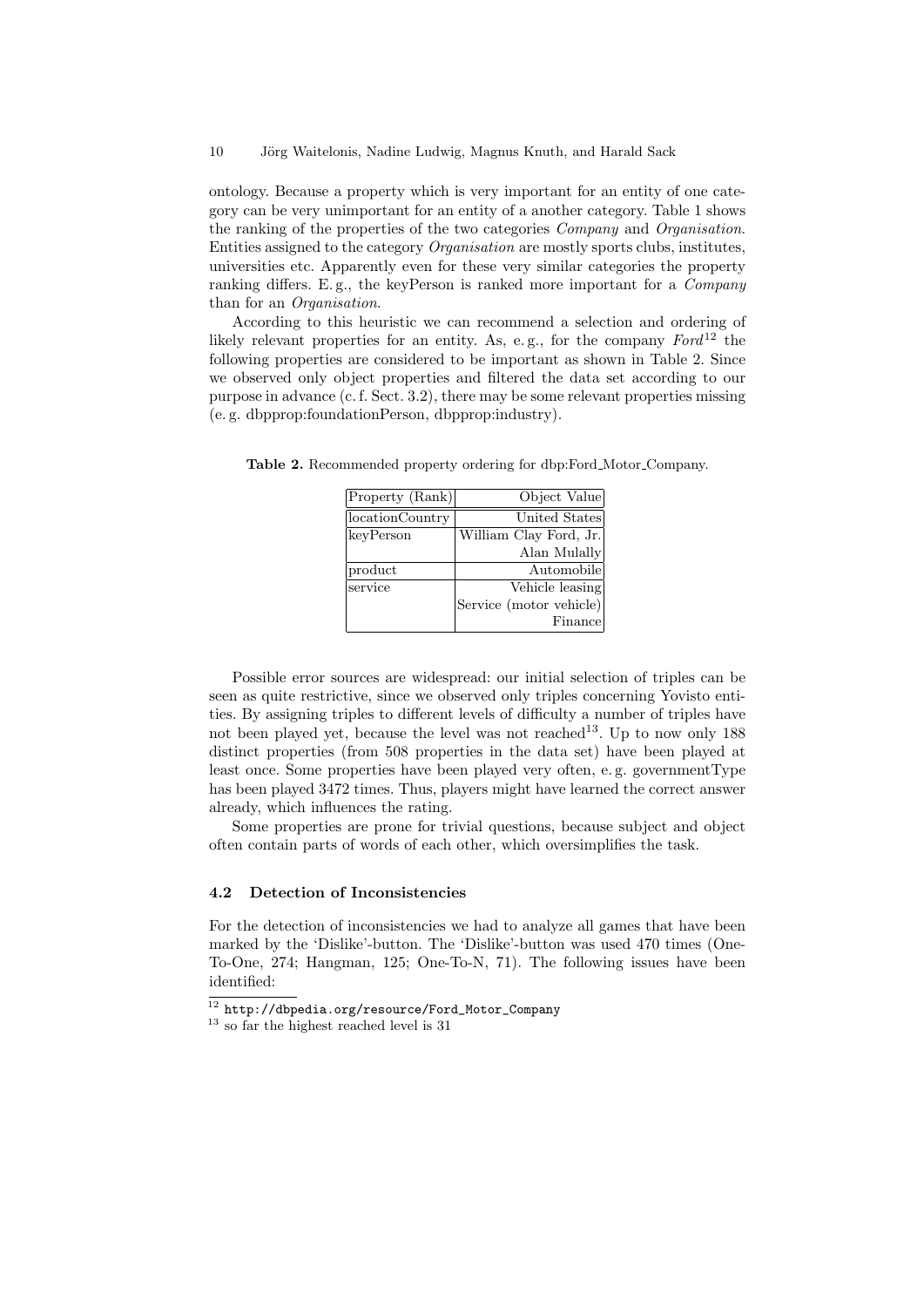

Fig. 2. Screenshot of an info box in Wikipedia with inconsistent linking.

The question was too simple or too difficult. In some cases users have had the opinion that the question was too trivial or too simple. This can happen, if the correct answer and the question itself contain almost identical terms, as e. g., (Austrians, isEthnicGroupOf, Austria).

Game Bugs. The 'Dislike'-button has been used 77 times to mark programming errors, which have been fixed in subsequent releases.

Inconsistencies. The remaining dislikes refer to real inconsistencies in DBpedia. These problems are caused either during automated data extraction from Wikipedia, or by false statements within Wikipedia articles. Most DBpedia data has been extracted from the Wikipedia info boxes. Typically, the inconsistencies occur, if Wikipedia info boxes are not well structured. The info boxes should contain only key-value pairs, which can be extracted in a reliable way.

Fig. 2 shows an example of an info box with an inappropriate linking (links are underlined for better reading). The 'Distributor(s)' values contain a link to 'United States', which produces an obviously incorrect triple (Interscope Records, distributingCompany, United States).

With the 4,051 triples played 342 triples have been identified as potentially inconsistent. After removing the programming errors, within the resulting 265 triples 121 have been verified as true inconsistencies, i. e. with *WhoKnows?* we have been able to create a reduced data set with a ratio of around  $46\%$  wrong triples. This is a reasonable number to be reviewed manually in order to correct the affected triples.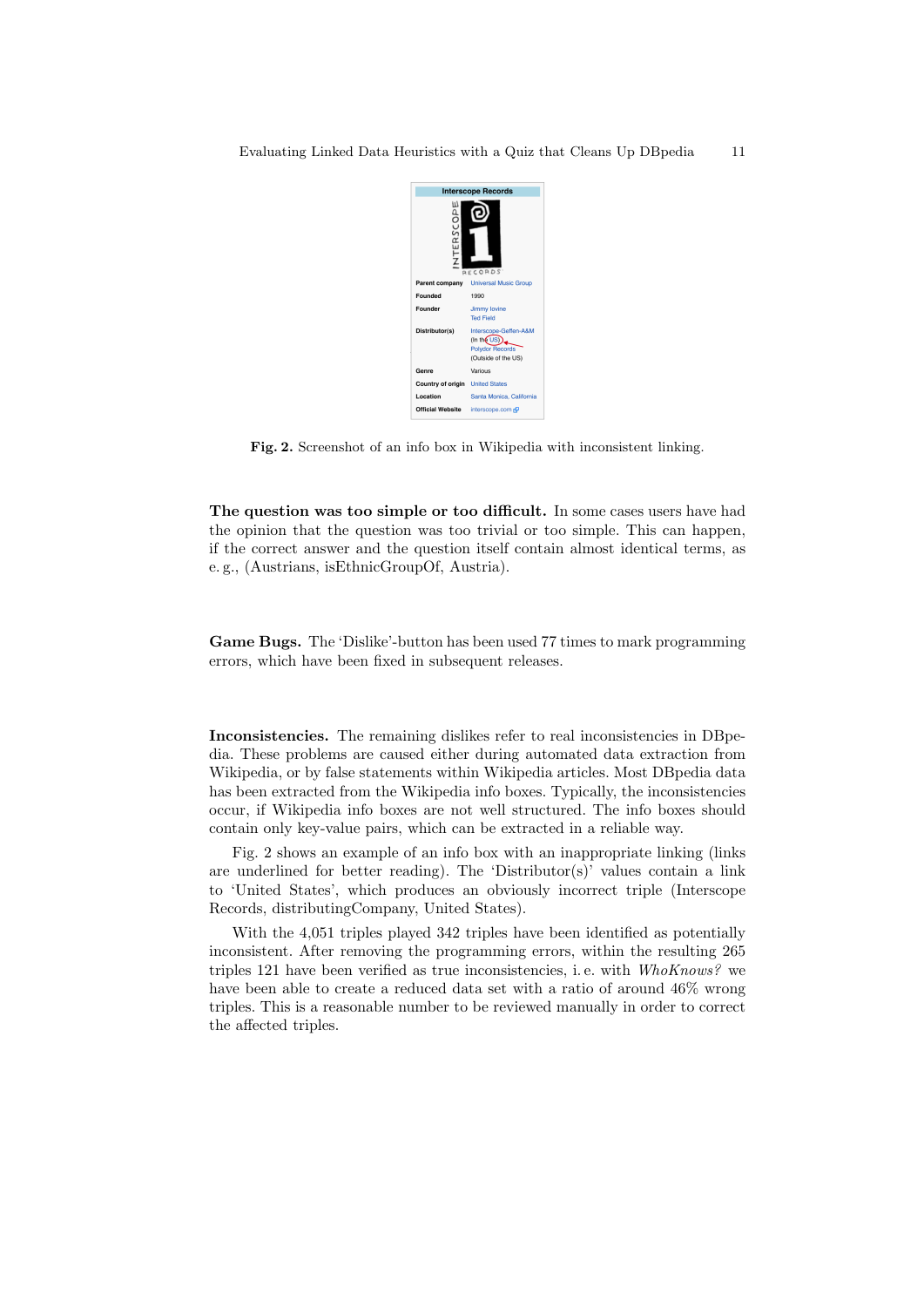12 Jörg Waitelonis, Nadine Ludwig, Magnus Knuth, and Harald Sack

#### 5 Summary and Outlook on Future Work

Based on these improved semantic metadata, we are able to evaluate our property ranking heuristics and thereby improve semantic recommendations. Also, eLearning platforms, such as our video lecture portal Yovisto, can achieve higher quality and efficiency.

The original purpose we developed *WhoKnows?* for, was to evaluate heuristics to rank LOD properties and thus, obtain a semantic relatedness between entities according to the properties they are linked by. The presented approach is an efficient method to detect popular properties within a limited amount of triples. But, since we had to constrain the number of triples to one-fifth of the original DBpedia triples, the results we achieved can not be transferred to all DBpedia entities and their properties. Therefore, ongoing work continues in the development of sound property ranking heuristics for the purpose of detecting the most relevant characteristics of entities, but also semantically strong (respectively weak) relationships between them.

Nonetheless, *WhoKnows?* had the very important side effect of detecting inconsistencies in DBpedia. Automatic recognition of semantic inconsistencies remains to be a difficult challenge since a valid evaluation is almost impossible in the light of the large amount of data in the LOD resources. The automatic detection, the prevention, and particularly the rectification of LOD inconsistencies is an important research issue and every successful contribution will have a significant impact on the usefulness and availability of semantically enriched data in the web. In this way, a more precise semantic search on this data is achieved, which directly improves all recommendations based on semantic relationships.

## 6 Acknowledgement

We would like to thank our students Emilia Wittmers, Eyk Kny, Sebastian Kölle, and Gerald Töpper for their outstanding contribution for *WhoKnows?* in the seminar 'Linked Open Data Application Engineering' at Hasso-Plattner-Institute in summer term 2010.

# References

- 1. Waitelonis, J., Sack, H.: Towards Exploratory Video Search Using Linked Data. In: Proc. of the 2009 11th IEEE Int. Symp. on Multimedia (ISM2009), Washington, DC, USA (December 2009)
- 2. Bizer, C., Heath, T., Idehen, K., Berners-Lee, T.: Linked data on the web. In: Proc. of the 17th Int. Conf. on World Wide Web, ACM (2008) 1265–1266
- 3. Hees, J., Roth-Berghofer, T., Dengel, A.: Linked data games: Simulating human association with linked data. In Atzmller, M., Benz, D., Hotho, A., Stumme, G., eds.: Proceedings of LWA2010 - Workshop-Woche: Lernen, Wissen & Adaptivitaet, Kassel, Germany (2010)